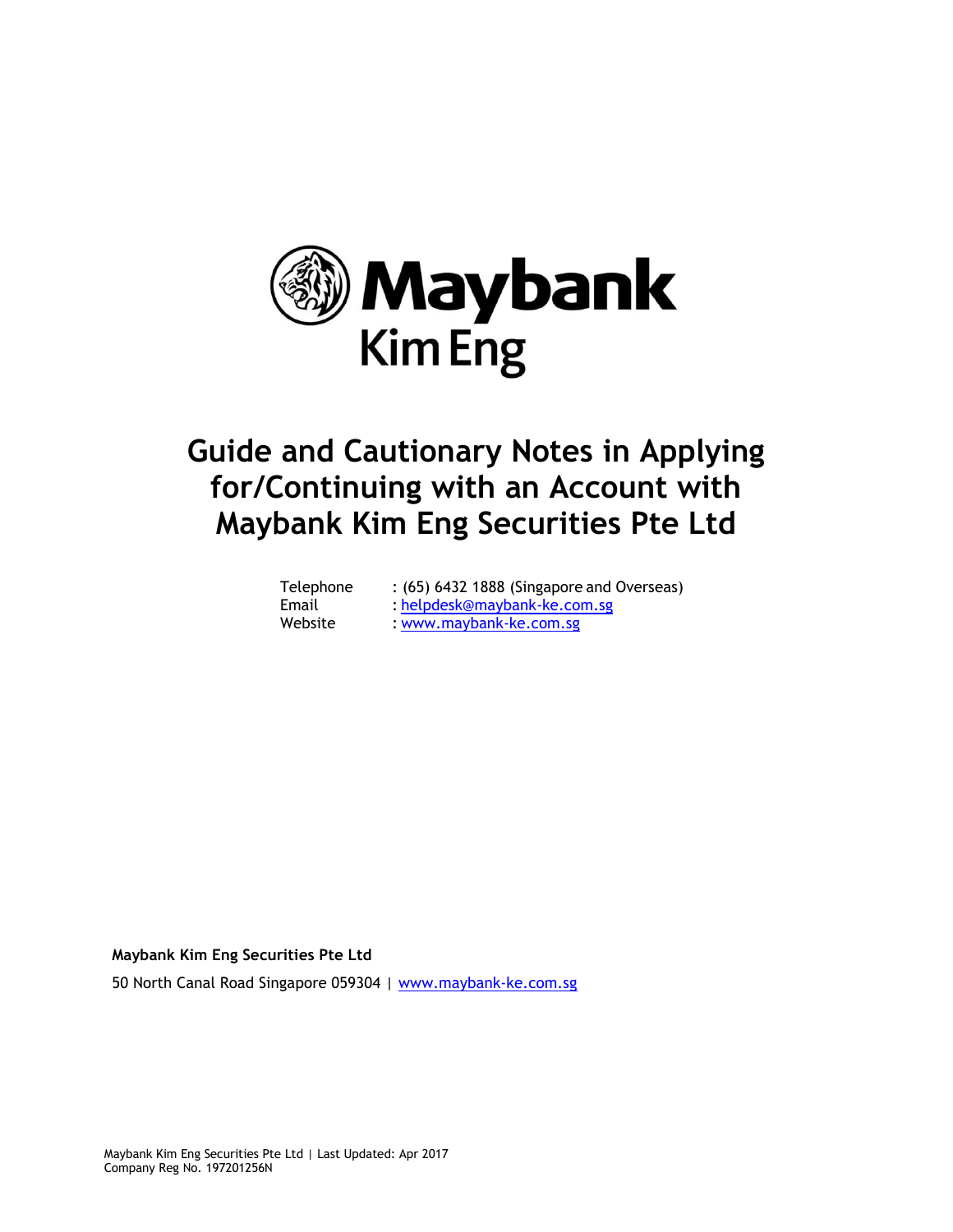# **Guide And Cautionary Notes In Applying For/Continuing With An Account With Maybank Kim Eng Securities Pte Ltd (the "Guide")**

Many thanks for your interest in opening/continuing to maintain an account with Maybank Kim Eng Securities Pte Ltd (hereafter either "Maybank Kim Eng" or "We" or "Us").

This Guide is provided to you in the interest of transparency and fair dealing with you.

It is designed to assist you in:

- 1. Understanding the types of services we offer; and their respective limits; and
- 2. With that understanding, deciding on whether to use, and if so, which of our service or services to use.

While there are common terms governing all of our services, the terms specific to each service will vary.

In the event of any inconsistency between this Guide and the terms and conditions of your account with Maybank Kim Eng, this Guide will prevail.

Who Are We And What Services Can We Provide?

We are a Singapore established company and part of the Maybank group of entities with our ultimate parent entity being Malayan Banking Berhad.

We are the holder of a capital markets services license ("CMS license") under the Securities and Futures Act of Singapore (the "SFA") for the carrying out of the following activities regulated under the SFA:

- 1. Dealing in securities;
- 2. Trading in futures contracts;
- 3. Leveraged foreign exchange trading;
- 4. Securities financing; and
- 5. Providing custodial services for securities.

Because we hold a CMS license for the regulated activities set out above, we are registered as an exempt financial adviser ("EFA") under the Financial Advisers Act of Singapore (the "FAA") for the carrying out of certain financial advisory services as defined under the FAA or its regulations.

# **What Services Are Available To You From Us?**

We provide basically two levels of service:

- 1. Execution only; and
- 2. Dealing with execution related advice ("ERA").

ERA is specifically defined by our regulators as advice or recommendation, that is solely incidental to our execution activities, which we provide for no additional payment apart from any fee that we may earn from your actually dealing (i.e. buying/selling) in investment products with or through us.

The level of service that is available to you will depend on (a) whether you are a "Retail Singapore Client"; and (b) the type of investment product that you wish to deal in.

A "Retail Singapore Client" is a client who satisfies both (1) and (2) below:

- 1. An individual who is:
	- a. in Singapore;
	- b. a citizen of Singapore;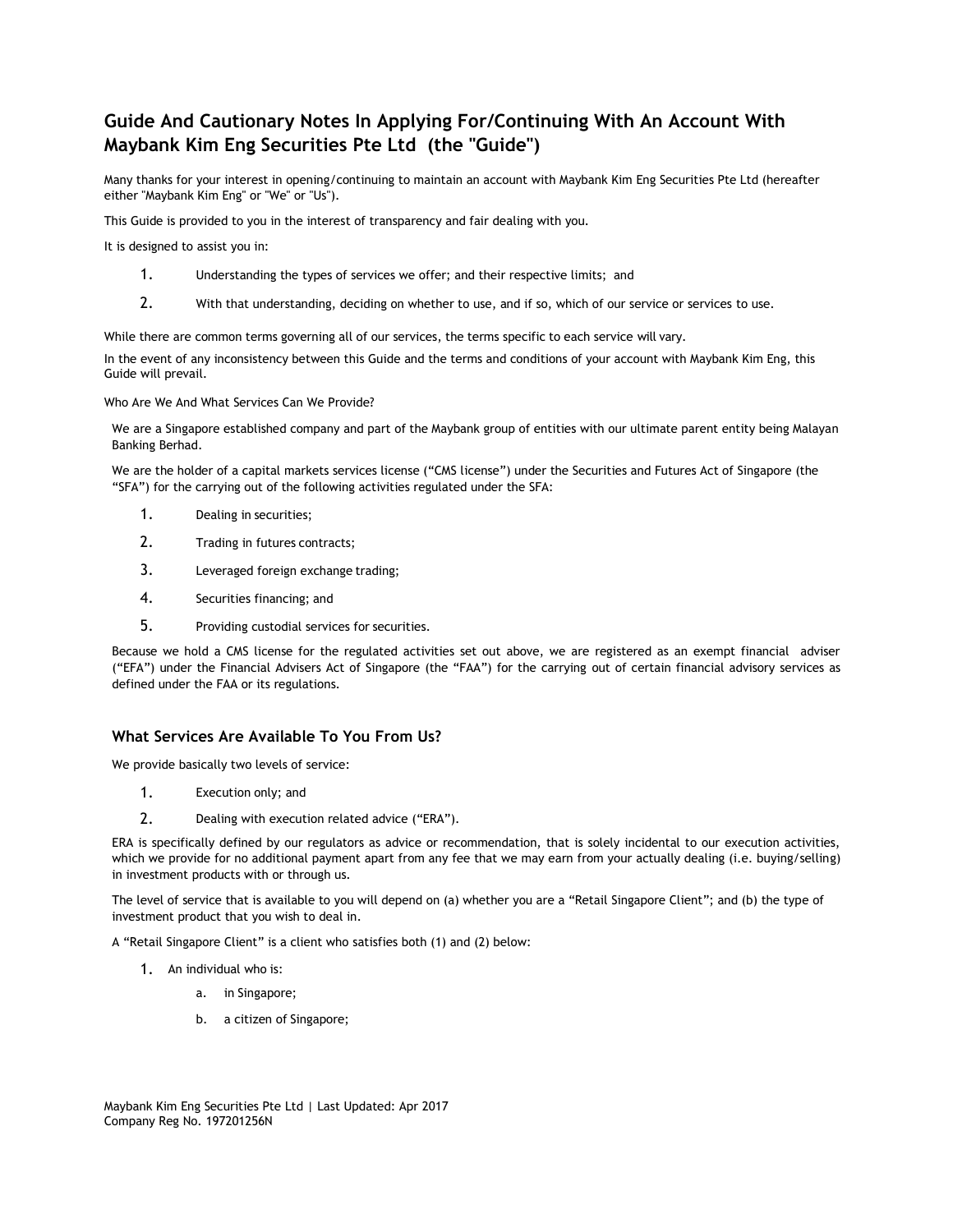- c. a permanent resident of Singapore; or
- d. wholly or partly dependent on a citizen or permanent resident of Singapore.
- 2. Not an accredited, institutional or expert investor as the respective expressions are defined in the Securities and Futures Act, Chapter 289 of Singapore.

For convenience of reference we set out in the Schedule hereto the relevant definitions of "accredited investor", "expert investor" and "institutional investor".

The following sets out the levels of service that are currently available from us in relation to the relevant products. Such levels of service are subject to change from time to time.

# **Levels Of Service Available For Excluded Investment Products**

For dealings in what are called Excluded Investment Products ("EIP"), the **only** level of service available from us, regardless of whether you are a Retail Singapore Client or not, is execution only. Neither we nor any of our representatives will or will be providing dealing with ERA or any other form of advice.

**We are not willing and will not provide** you with anything in relation to EIPs that you may regard or rely on as being advice or recommendation intended for you to rely or act on.

We or our representatives may still from time to time comment or give opinions and suggestions or otherwise make statements in relation to EIPs. **HOWEVER** - **you MUST assume and accept ALL such statements as being no more than our respective expressions of opinions honestly held; or statements of fact honestly believed not to be inaccurate or misleading**. **This is particularly so for responses off the cuff to any questions you may ask orally or via electronic communications to us or our representatives. No reliance on such supposed statements, even if given in language indicating them to be recommendations or advice,** should or can be made by you to make any trading or investment decision. You must **independently** satisfy yourself of the accuracy and suitability of such supposed statements.

#### **What are EIPs?**

EIPs include certain types of securities (and options on such securities) that are not listed on any exchange or, if listed, at least one of the listings is on an approved exchange. Examples of EIPs are:

- 1. Shares
- 2. Fully-paid depository receipts representing shares
- 3. Subscription rights pursuant to rights issues
- 4. Company warrants
- 5. Units in business trusts
- 6. Units in real estate investment trusts
- 7. Debentures (other than asset-backed securities & structurednotes)
- 8. Life insurance policies (other than investment-linked life insurance policies)
- 9. Contracts or arrangements for the purpose of foreign exchange trading (other than derivatives of foreign exchange contracts and leveraged foreign exchange trading)

EIPs are less complex products which are already established in the market and are generally well understood by retail investors. As such we will provide you our services on a purely execution only dealing basis in relation to EIPs.

For our services in relation to EIPs, we therefore assume and materially rely on you being agreeable and willing to generally accept sole responsibility for determining the merits or suitability of any and all transactions that you may enter into with respect to any and all EIPs.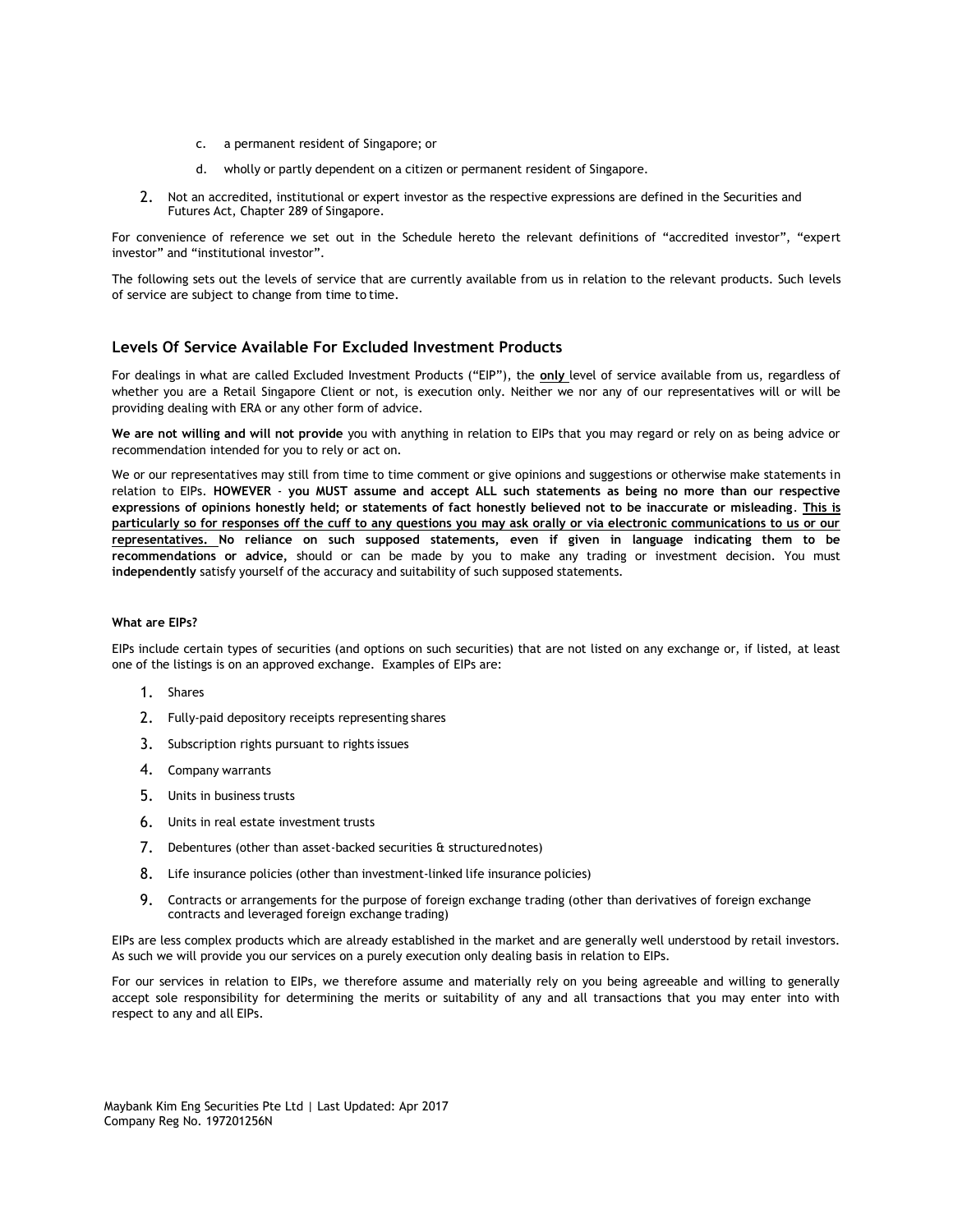# **Levels Of Service Available For Specified Investment Products**

For dealings in what are called Specified Investment Products ("SIPs"), the **only** level of service available from us to a non-Retail Singapore Client is execution only.

For Retail Singapore Clients, the level of service provided by us will vary depending on the type of investment products, as follows:

- 1. For listed SIPs that are not collective investment schemes, or which are not Marginable Futures Contracts and Futures Contracts, all three levels of services as described above are available.
- 2. For contracts for differences, the **only** level of service available from us is execution only.
- 3. For leveraged foreign exchange, the **only** level of service available from us is execution only.
- 4. For collective investment schemes that are SIPs, the **only** level of service available from us is execution only.
- 5. For Marginable Futures Contracts and Futures Contracts, the **only** level of service available from us is execution only.

#### **What are SIPs?**

SIPs are (for the purposes of our dealing services as a CMS license holder) capital markets products that are not EIPs.

A quick guide for consumers on Safeguards When Purchasing SIPs is available at [www.mas.gov.sg/for\\_consumers.html.](http://www.mas.gov.sg/for_consumers.html)

#### **Exemption Notice for Accredited, Expert and Overseas Investors**

Please note that we are expressly exempted from assuming and will not assume (short of an express and formal agreement otherwise) certain compliance obligations under the FAA, the Financial Advisers Regulations and the relevant Notices and Guidelines issued thereunder in respect of our provision of financial advisory service to any person:

- 1. who is either an accredited investor or an expert investor; or
- 2. outside Singapore who is:
	- a. an individual who is neither a Singapore citizen, a Singapore permanent resident nor wholly or partly dependent upon a Singapore citizen or Singapore permanent resident; or
	- b. in any other case, a person with no commercial or physical presence in Singapore,
	- (an "**overseas investor**").

In particular, we will be exempt from:

- Section 25 of the FAA (relating to the disclosure of material information on designated investment products, namely collective investment schemes and life insurance policies other than reinsurance contracts) when providing any financial advisory service in respect of designated investment products to accredited investors or overseas investors, and in respect of designated investment products that are capital markets products to expert investors;
- Section 27 of the FAA (which requires that there must be a reasonable basis for making recommendations on investment products) when making recommendations in respect of investment products to accredited investors or overseas investors, and in respect of capital markets products to expert investors; and
- Section 36 of the FAA (which requires the disclosure of interests when making recommendations on securities in a circular or other similar written communication) when sending a circular or other similar written communication in which a recommendation is made in respect of securities to accredited investors, overseas investors or expert investors.

#### **Retail Singapore Clients**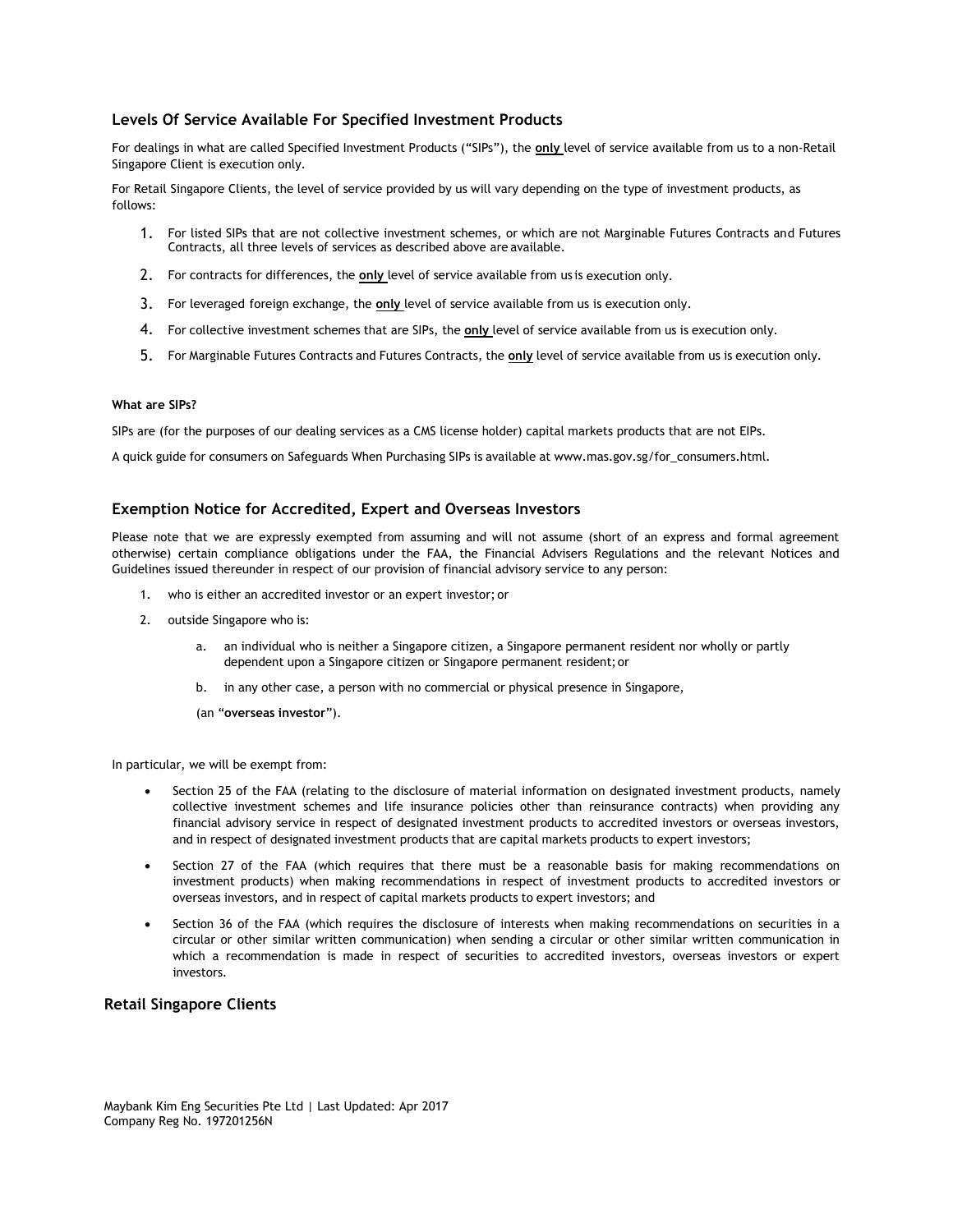Depending on whether a Retail Singapore Client wishes to deal in listed or unlisted SIPs, he will first need to pass respectively a Customer Account Review ("CAR") and/or a Customer Knowledge Assessment ("CKA") before he may be permitted to begin or continue trading in the relevant SIP. We have prepared a "Client Proficiency Assessment for Trading in Specified Investment Products ("SIPs") With Maybank Kim Eng Securities Pte Ltd", which consolidates both the CAR and the CKA requirements.

Therefore, unless we had expressly agreed otherwise in your case, you must pass either the CAR and/or CKA (as the case may be) in the Client Proficiency Assessment with us before you can begin or continue trading in the relevant SIP.

# **Client Investment Profile Questionnaire ("CIP")**

For ERA, you are required to complete and return the CIP to us. **Where you do not complete and/or return the CIP to us, you must note, agree and accept as conditions to your being allowed to trade or continue to trade in the relevant investment products that:**

- **1. We are in no position to ensure that any advice or recommendation that may be provided to you by us are specifically suitable for you bearing in mind your specific financial position, attitude and capacity to take financial**  risks and financial objective trading in the investment products that you will be trading in; and therefore
- **2. Any and all advice or recommendation you receive from us will not be based on, nor take into consideration, your specific investment objectives, financial situation or needs;and**
- **3. You must assess for yourself whether any of our advice or recommendation as may be provided to you is specifically of merit and appropriate or suitable to your individual investment objectives, financial situation or particular needs. In particular, the mere fact that our advice or recommendation is to buy or sell or hold any investment product does not necessarily mean, and must not be taken to mean, that the recommendation is suitable for you and you should therefore either make your own assessment (if you are able) or (if you cannot properly or reasonably make your own assessment) consult with your own financial adviser before acting on any such advice or recommendation. You should do this before you make any decision on the basis of any advice or recommendation we may provide to you.**

Where you properly complete and return the CIP to us, we will ensure that such advice or recommendation that may be provided to you by us from time to time will be reasonably consistent with the information you provide in the CIP with regards to your suitability; but it remains your choice to choose whether you wish to follow or not. Where you choose not to follow the advice or recommendation we will assume that you have made your own informed determination not to follow the advice or recommendation and instead are accepting sole responsibility for determining the merits or suitability of any and all transactions that you may enter into contrary to the advice or recommendation given to you.

# **Generally Circulating Materials and Resources Warning**

Please also note that regardless of whether you properly complete and return the CIP to us, you may be provided or given access to resources or materials that are intended to be for general circulation. **The materials intended for general circulation will have an express notice accompanying the materials to that effect. Such resources and materials are provided with the sole aim of enabling you to manage and control your own investments and this means also that you need to be able and willing to accept sole responsibility for ensuring the merits and suitability of any and all investments that you may make with or through us before making any investment or effecting any transaction with or through us.** None of the advice or recommendation appearing in such generally-circulated materials and resources should be taken by you as intended for you specifically to rely on. They are provided expressly subject to the exemption notice and disclaimer against such effect accompanying the materials.

# **Schedule**

Definitions of "*accredited investor*", "expert investor" and "institutional investor".

"**accredited investor**" means —

1. an individual —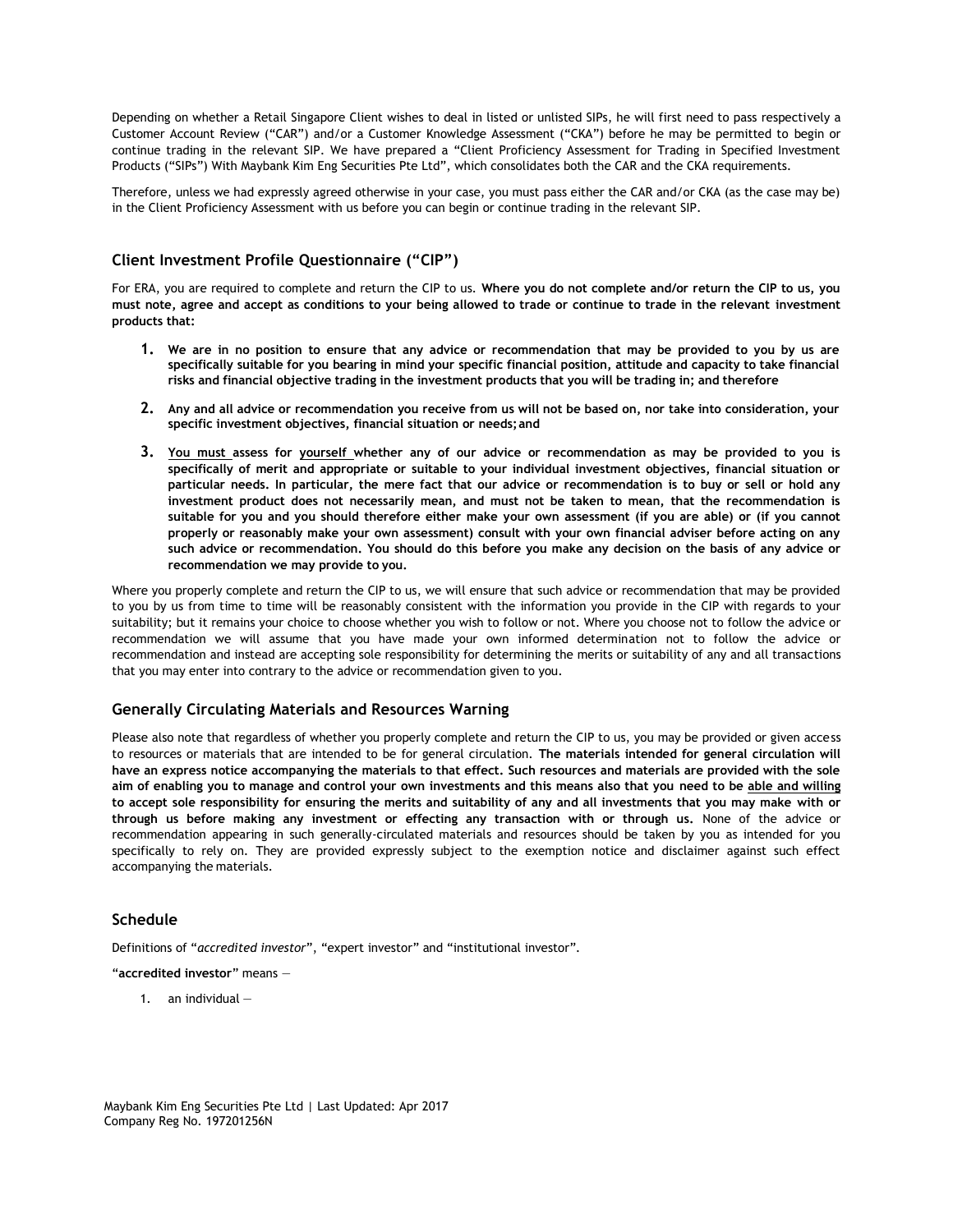- a. whose net personal assets exceed in value \$2 million (or its equivalent in a foreign currency) or such other amount as the Monetary Authority of Singapore ("MAS") may prescribe in place of the first amount; or
- b. whose income in the preceding 12 months is not less than \$300,000 (or its equivalent in a foreign currency) or such other amount as the MAS may prescribe in place of the first amount;
- 2. a corporation with net assets exceeding \$10 million in value (or its equivalent in a foreign currency) or such other amount as the MAS may prescribe, in place of the first amount, as determined by
	- a. the most recent audited balance-sheet of the corporation; or
	- b. where the corporation is not required to prepare audited accounts regularly, a balance-sheet of the corporation certified by the corporation as giving a true and fair view of the state of affairs of the corporation as of the date of the balance-sheet, which date shall be within the preceding 12 months;
- 3. the trustee of such trust as the MAS may prescribe, when acting in that capacity; or
- 4. such other person as the MAS may prescribe, who are at present (by virtue of the Securities And Futures (Prescribed Specific Classes of Investors) Regulations 2005):
	- the trustee of a trust of which all property and rights of any kind whatsoever held on trust for the beneficiaries of the trust exceed \$10 million in value (or its equivalent in a foreign currency);
	- b. an entity (other than a corporation) with net assets exceeding \$10 million in value (or its equivalent in a foreign currency);
	- c. a partnership (other than a limited liability partnership within the meaning of the Limited Liability Partnerships Act 2005 (Act 5 of 2005)) in which each partner is an accredited investor;
	- d. a corporation, the sole business of which is to hold investments and the entire share capital of which is owned by one or more persons, each of whom is an accredited investor.

"**expert investor**" means —

- 1. a person whose business involves the acquisition and disposal, or the holding, of capital markets products, whether as principal or agent;
- 2. the trustee of such trust as the MAS may prescribe, when acting in that capacity; or
- 3. such other person as the MAS may prescribe.

"**institutional investor**" means —

- 1. a bank licensed under the Banking Act, Chapter 19 of Singapore;
- 2. a merchant bank approved as a financial institution under section 28 of the Monetary Authority of Singapore Act, Chapter 186 of Singapore;
- 3. a finance company licensed under the Finance Companies Act, Chapter 108 of Singapore;
- 4. a company or society registered under the Insurance Act, Chapter 142 of Singapore as an insurer;
- 5. a trust company licensed under the Trust CompaniesAct, Chapter 336 of Singapore;
- 6. the Singapore government or any statutory body established under any Act;
- 7. the holder of a capital markets services licence under the SFA for:
	- a. dealing in securities;
	- b. fund management;
	- c. providing custodial services for securities;
	- d. real estate investment trust management;
	- e. securities financing; or
	- f. trading in futures contracts;

Maybank Kim Eng Securities Pte Ltd | Last Updated: Apr 2017 Company Reg No. 197201256N